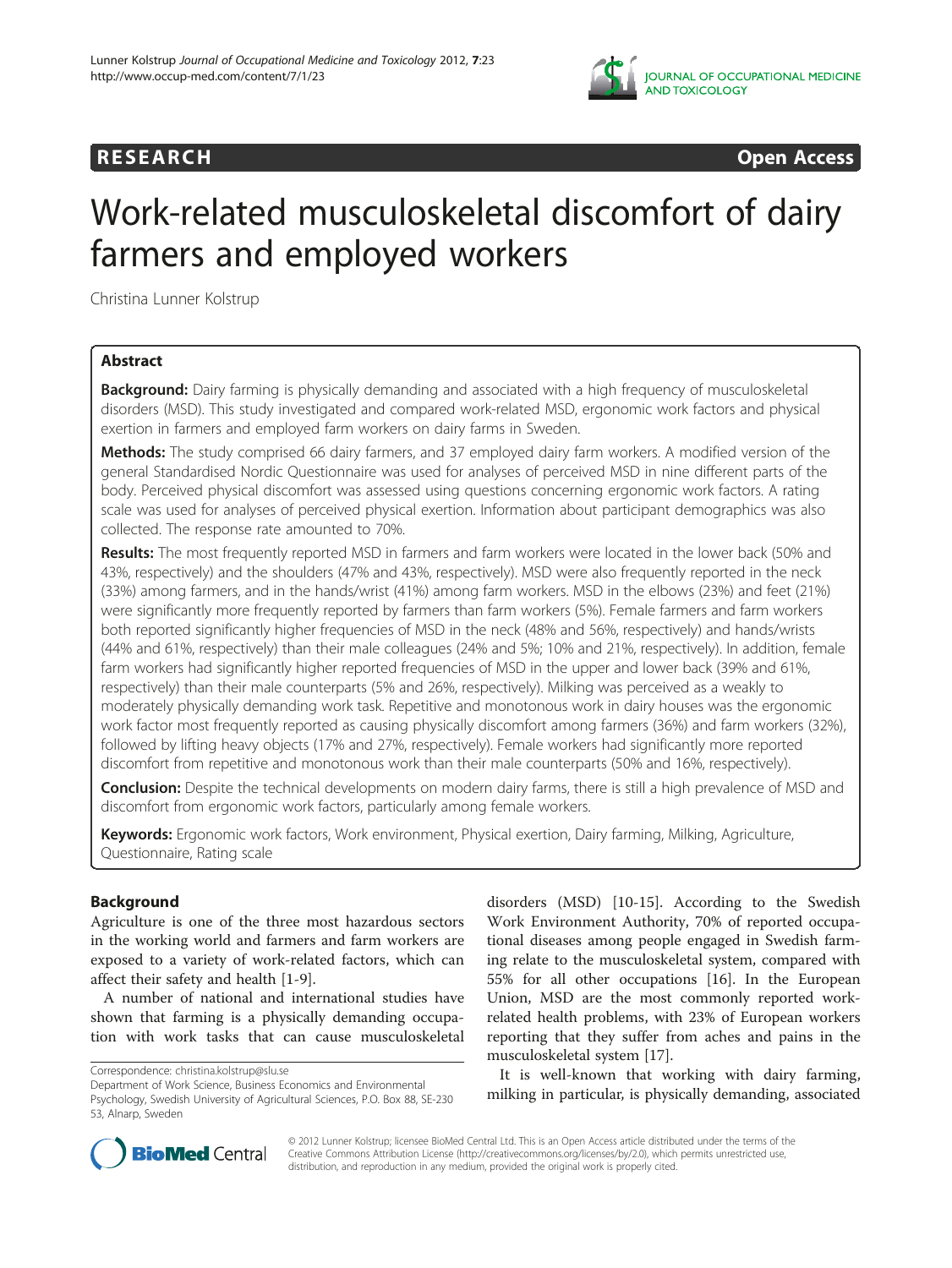with difficult working postures and movements, repetitive and monotonous work tasks, and also associated with injuries caused by slips, trips and falls on slippery floors or barn fittings, which constitutes a risk factor for development of MSD [[4,11](#page-7-0),[18](#page-7-0)-[26\]](#page-7-0).

A study of working postures in different milking systems revealed that milking in tethered systems involved unacceptable working postures during 38% of the working time, compared with 9% in loose-housing systems with parlour milking [\[27\]](#page-7-0). Installation of pipeline milking on rail in tethered systems improved the work postures and decreased the frequency of twisted back postures from 29% to 11% [\[28](#page-7-0)]. Further improvements in work posture were observed when milking parlours were introduced, as they resulted in dairy farmers working with a straight back for 85% of the time and with their arms under shoulder level for 76% of the time [[29\]](#page-7-0).

MSD are common among dairy farmers and farm workers, especially MSD in the lower back, shoulders, hands/wrists and knees [[4,11,13,19,30-35\]](#page-7-0). Results from a longitudinal study of 1,465 dairy farmers active in 1988 and of 686 farmers active in Scania (the most southerly province of Sweden) in 2002 showed that the incidence of MSD had increased slightly, to 83% of males and 90% of females by 2002 [[31\]](#page-7-0), compared with 81% and 84%, respectively, in 1988. Kolstrup et al. [\[4](#page-7-0)] found that MSD were frequently reported by dairy farm workers (86%), most often in the upper extremities (52%) and the back (60%). Female dairy farm workers reported MSD more frequently in all body parts, especially the shoulders (71%) and wrists/hands (57%), than their male colleagues (36% and 11%, respectively).

Several studies have shown that milking in parlours is physically strenuous for the upper extremities, especially among females [\[4,20](#page-7-0)-[22,32](#page-7-0),[36](#page-7-0),[37](#page-7-0)]. Work tasks such as udder drying, pre-milking and attaching the teat cups are reported to be the most physically demanding tasks for the hands/wrists during milking in parlour systems, especially among females [\[20](#page-7-0)]. However, a study among dairy farmers working with an average herd size of 45 cows in loose-housing systems with parlour milking and milking shifts lasting two hours showed that milking was light work with respect to heart rate, work posture and perceived exertion [\[38\]](#page-7-0).

Several studies and reviews have found significant relationships between high work demands, low control, low social support, and MSDs in the back [[39-43](#page-7-0)]. Physically demanding work, such as an intensified work load, monotonous and repetitive work tasks, combined with psychosocial factors, such as time pressure, overtime, low control, and low job satisfaction have been found as possibly predisposing for upper extremity disorders among workers in different occupations [\[40,41,44](#page-7-0)]. A study by Kolstrup et al. [\[45](#page-7-0)] showed that although dairy farm workers reported high frequencies of MSDs in the 'back' and in the 'upper extremities', and had high work demands, they also had high level of control and support and were satisfied with their work. The result of the study showed no significant risk factors for MSD associated with the psychosocial work environment which suggests the probability that factors in the physical work environment are more likely to lead to MSDs than factors related to the psychosocial work environment.

The majority of the studies performed to date have been conducted among dairy farmers and few among employed dairy farm workers. Thus, the main aim of the present study was to investigate and compare selfperceived work-related MSD, ergonomic work factors and physical exertion in farmers and in employed farm workers on large modern dairy farms in Sweden.

# Materials and methods

# Subjects

This study formed part of a larger interdisciplinary project in veterinary medicine, animal ethology, animal husbandry and work science. The objective of the parent project was to study the effects of dairy herd size, housing and management on animal health and fertility, and some aspects of human work environment and health. In order to participate in the overall research project, farms had to be geographically located in any of the four major Swedish dairy regions (representing the largest number of dairy cows) and have indoor loose-housing systems with cubicles (free stalls), a parlour, rotary or automatic milking system, at least 50 dairy cows per farm, and at least one employed farm worker. Other requirements were that participants worked at least 20 hours per week in the dairy house and that there had been no major rebuilding of the cow house during the preceding 20 months and no plans for immediate major rebuilding.

In Sweden, there is no official register of dairy farms with loose-housing. However, the Swedish Dairy Association was able to provide the addresses of 632 farms with cubicle barns, constituting 7% of all Swedish dairy farms with >50 dairy cows in 2003. A first questionnaire regarding farm conditions was distributed to these farmers by mail and 458 farms responded in December 2003. Based on the data obtained, 166 dairy farms met the inclusion criteria and were willing to participate.

At the start of the study in December 2004, only 113 dairy farms were still participating in the project. A second questionnaire concerning work environment and health was mailed to these farms and, after one reminder, 79 farms replied (response rate 70%). The study thus comprised 41 male and 25 female farmers and 19 employed male and 18 female farm workers on 79 large modern dairy farms in Sweden. The study was carried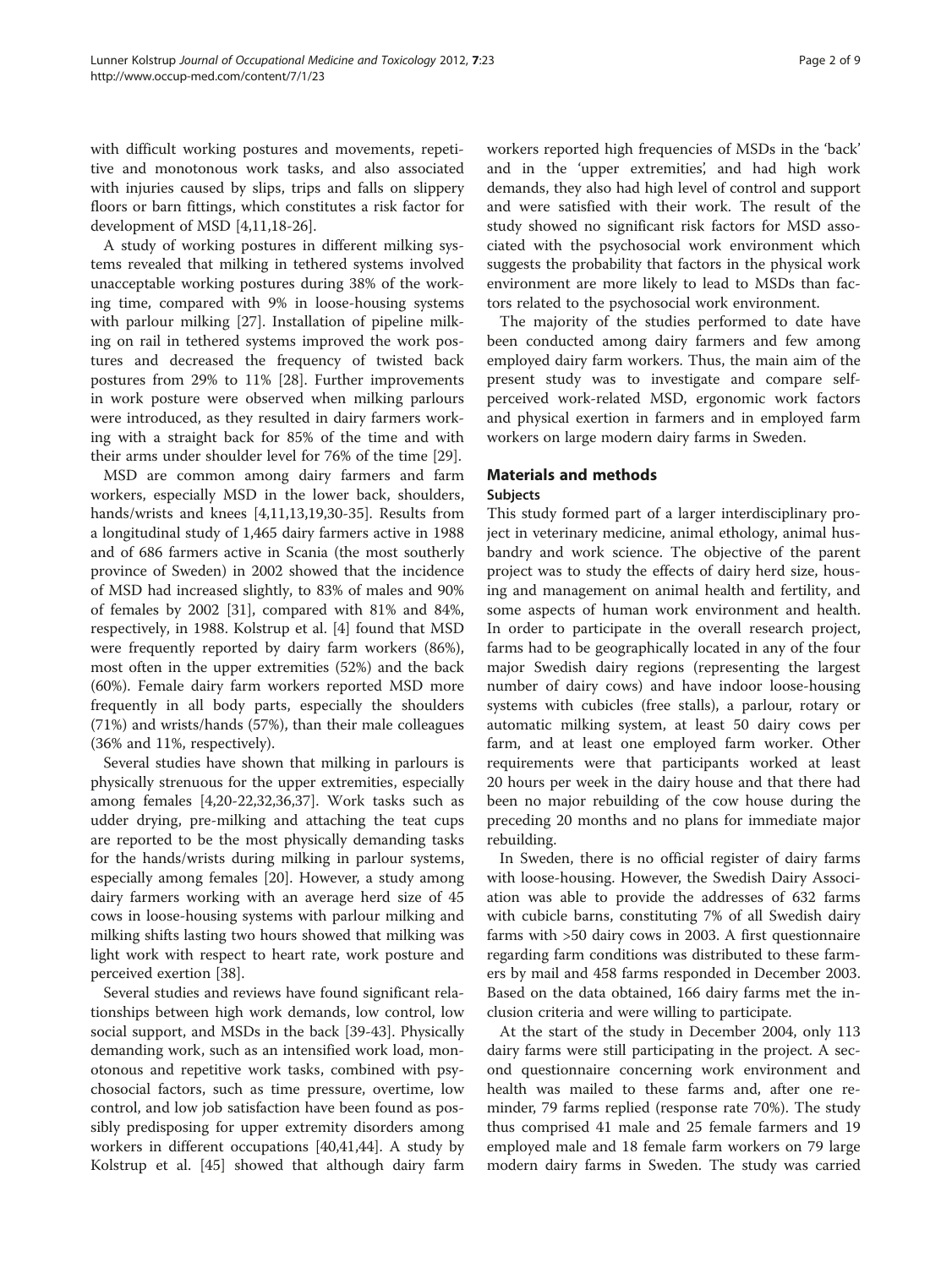out in compliance with the Helsinki Declaration. Ethical approval of the Regional Ethical Review Board for studies involving humans was not judged to be applicable. However, the larger interdisciplinary project was approved by the Regional Ethics Committee for animal experiments, Gothenburg, register no. 176-2003. Written informed consent was obtained from the respondent for publication of this report and any accompanying images. In the following, dairy farmers are referred to as farmers and employed dairy farm workers as workers. Non-respondents were asked to state the reason for choosing not to participate. The main reasons for cited were: lack of time (24 farms), sold the farm (two farms) or did not want to participate in the study (eight farms). The study design was cross-sectional, with retrospective elements.

# Methods

The study was based on a questionnaire and a rating scale. A modified version of the general standardised Nordic questionnaire including a picture of the body sites was used for analyses of perceived symptoms of MSD in nine different parts of the body: Have you during the last 12 months regularly experienced aches, pains and discomfort in the: neck, shoulders, elbows, hands/ wrists, upper back, lower back, hips, knees, or feet? The respondents could answer Yes or No to each of these nine questions [\[46](#page-7-0)]. The original questionnaire was designed to obtain information concerning perceived MSD both 12 months as well as seven days prior to the study and whether or not the subjects had been prevented from working because of eventual MSD. In order to compare the results of this study to other studies with dairy farmers and workers, results from the 12 month prevalence are presented in this paper. One cluster, perceived MSD 'in any body part', was added in order to describe if the participants had experienced musculoskeletal discomforts in at least one of the nine different body parts according to Kuorinka et al. [\[46](#page-7-0)].

The questionnaire also contained three questions reflecting the respondents' perceived physical discomfort from ergonomic work factors: Have you during the last 12 months regularly experienced physical discomfort from: lifting heavy objects, awkward working postures and repetitive and monotonous work? The respondents could answer yes or no to each of these three questions [[47\]](#page-7-0).

The Borg CR-10 Scale [\[48\]](#page-7-0) was used for analysis of the perceived physical exertion while performing machine milking: How would you rate the physical exertion during the work situation milking (i.e. the actual milking process)? The subjects rated the physical exertion on a scale from 0 (none at all) to 10 (extremely strong).

Questions about the participants' demographic data were also included in the questionnaire, such as employment (farmers and employed workers), gender, age, body weight, height, smoking habits, physical exercise habits, chronic health problems, history of workrelated injury, number of hours per week spent working with dairy cows, number of hours per week milking, number of years spent working with dairy cows and number of dairy cows tended.

The descriptive statistics regarding demographics, perceived work-related musculoskeletal discomfort, physical discomfort from ergonomic work factors and physical exertion during machine milking were illustrated by number (n), frequency (%), mean, median, standard deviation (SD) and statistical significance, and are presented by employment and gender in Table [1,](#page-3-0) Table [2](#page-3-0), Table [3](#page-4-0) and Figure [1](#page-4-0). For statistical analysis of the results, the Mann–Whitney test and  $X^2$  analysis (Fisher's exact test) were used. The probability limits for evaluating statistical significance were:  $(1) = p < 0.05$ ;  $(2) = p < 0.01$  and  $(3) = p < 0.001$ . The IBM SPSS Statistics programme 20 for Windows was used for statistical analysis [[49\]](#page-7-0).

# Results

# **Demographics**

The demographics of the participants are presented in Table [1](#page-3-0). The study comprised 66 farmers (64%) and 37 workers (36%). The proportion of male and female farmers was 62% and 38%, respectively, and of male and female farm workers 51% and 49%, respectively.

As shown in Table [1](#page-3-0), the farmers were older (13 years), worked longer hours per week in the dairy house (5 h per week), spent 2 hours more per week milking the cows, had longer experience of working with dairy farming (10 years) and tended smaller dairy herd herds of mainly Holstein Friesian breed (70 dairy cows per herd) than the workers (115 dairy cows per herd). The workers had a significantly higher frequency of chronic health problems (22%) and work-related injuries (14%) during the previous 12 months prior to the study compared with the farmers (5% and 9%, respectively). There were significantly fewer smokers among the farmers (5%) compared with the workers (16%), with male workers having a significantly higher frequency of smoking (26%) than male farmers (2%). Forty-one percent of the workers and 27% of the farmers regularly took physical exercise for at least 2 hours a week.

In general, the female farmers and workers performed physical exercise significantly more frequently (44% and 61%, respectively) than their male counterparts (17% and 21%, respectively). Furthermore, they had a higher frequency of chronic health problems (8% and 33%, respectively) than the males (2% and 11%, respectively). Specifically, the female workers reported significantly higher frequencies of chronic health problems (33%)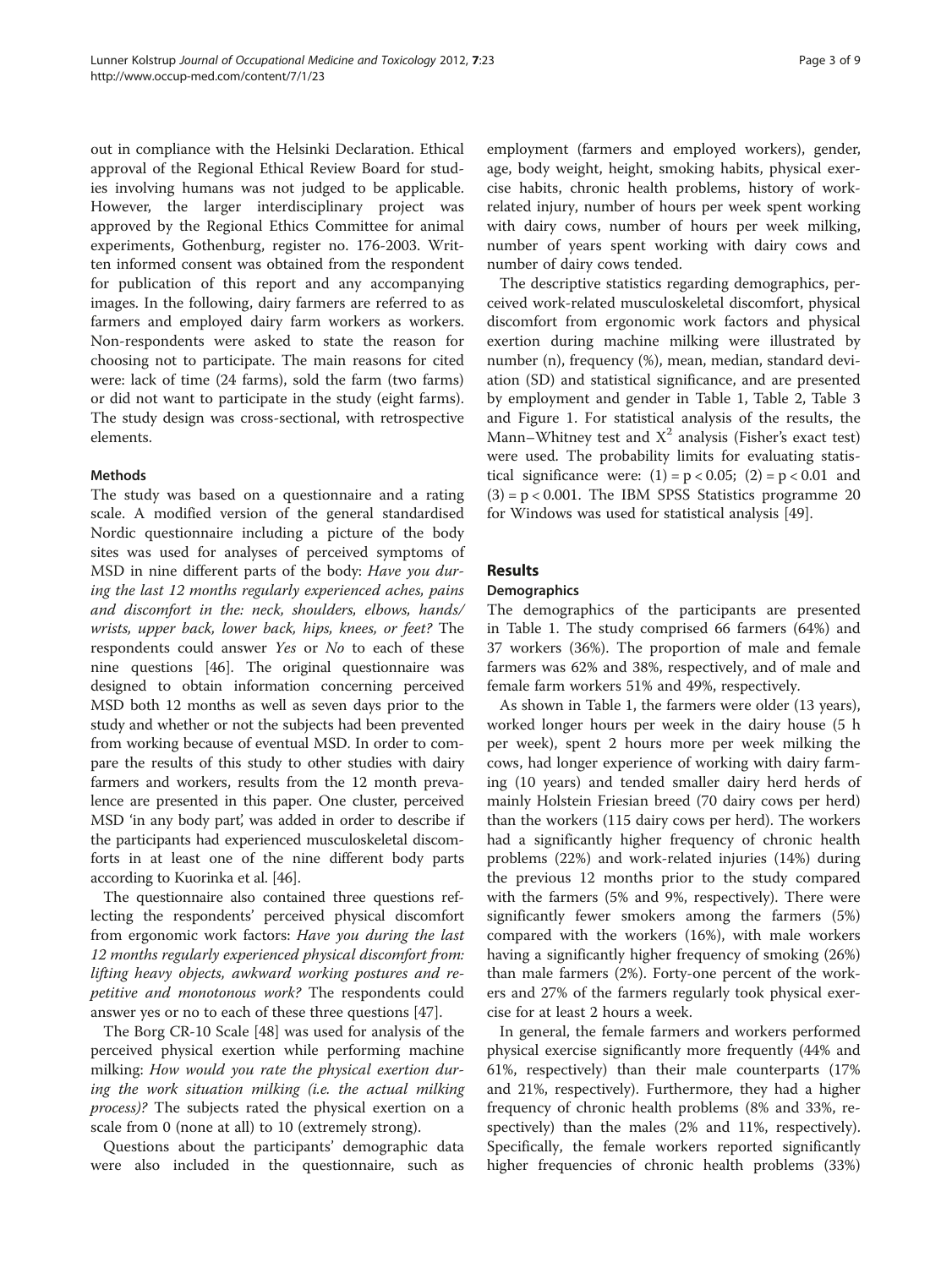| <b>Demographics</b>                                                                     |                 | <b>Dairy Farmers</b> |                | <b>Employed Dairy Farm Workers</b> |                 |                |
|-----------------------------------------------------------------------------------------|-----------------|----------------------|----------------|------------------------------------|-----------------|----------------|
|                                                                                         | Male and female | Male                 | Female         | Male and female                    | Male            | Female         |
| Employment [a]                                                                          | 66 (64)         |                      |                | 37 (36)                            |                 |                |
| Gender <sup>[a]</sup>                                                                   |                 | 41 (62)              | 25 (38)        |                                    | 19(51)          | 18 (49)        |
| Age (years) [b]                                                                         | 47 (10)*        | 47 $(10)^*$          | 46 (10)        | 34(8)                              | 35(9)           | 33(8)          |
| Height (cm) [b]                                                                         | 175(9)          | 179(6)               | 167(7)         | 178 (10)                           | 186(6)          | 170(7)         |
| Weight (kg) [b]                                                                         | 79 (14)         | 85 (12)              | 69 (12)        | 80 (14)                            | 88 (11)         | 71 (10)        |
| Smoking (yes) [a]                                                                       | 3(5)            | 1(2)                 | 2(8)           | $6(16)$ [c1]                       | [d2]<br>5(26)   | 1(6)           |
| Taking physical exercise regularly<br>(at least 2 hours per week) (yes) lal             | 18(27)          | 7(17)                | 11 (44) $[f1]$ | 15(41)                             | 4(21)           | 11 (61) $[f1]$ |
| Having chronic health problem<br>(e.g. diabetes, allergy, asthma), (yes) <sup>[a]</sup> | 3(5)            | 1(2)                 | 2(8)           | $8(22)$ [c2]                       | 2(11)           | $6(33)$ [e1]   |
| History of work-related injury<br>during last 12 months (yes) [a]                       | 6(9)            | 5(12)                | 1(4)           | 5(14)                              | 1(5)            | 4(22)          |
| Time per week spent<br>working with cows (h) [b]                                        | 39 (15)*        | 40 (17)              | 36(12)         | 34 (12)                            | 35(12)          | 34 (12)        |
| Time per week spent<br>milking (h) [b]                                                  | 19 (12)         | 19 (12)              | 20(11)         | 17(8)                              | 15(8)           | 19(8)          |
| Work experience with<br>dairy cattle (years) [b]                                        | 22(11)          | 25(12)               | 19(9)          | 12(8)                              | 14(9)           | 10(7)          |
| Dairy herd size <sup>[b]</sup>                                                          | 82 (36-153)     | 83 (44-153)          | $80(36 - 148)$ | 119 (56-278)                       | $115(65 - 278)$ | 123 (56-278)   |

<span id="page-3-0"></span>

| Table 1 Demographics of dairy farmers and employed dairy farm workers |  |  |  |  |  |
|-----------------------------------------------------------------------|--|--|--|--|--|
|-----------------------------------------------------------------------|--|--|--|--|--|

Descriptive values [number (n), per cent (%), mean and standard deviation (SD)] are listed according to employment and gender.

<sup>[a]</sup> Number (percentage).<br>
<sup>[c]</sup> Denotes significant difference between farmers and workers.<br>
<sup>[c]</sup> Denotes significant difference between males.<br>
<sup>[c]</sup> Denotes significant difference between females.<br>
<sup>[c]</sup> Denotes sign

\* One missing value.

compared with the female farmers (8%). Furthermore, the female workers reported the highest frequency of work-related injuries (22%) and the female farmers reported the lowest frequency (4%) (Table 1).

#### Musculoskeletal discomfort

Perceived work-related MSD were frequently reported in both employment groups (Table 2). Farmers reported higher frequency of MSD 'in any body part' (85%)

|  | Table 2 Prevalence of perceived musculoskeletal discomfort in nine different body parts |  |  |  |
|--|-----------------------------------------------------------------------------------------|--|--|--|
|--|-----------------------------------------------------------------------------------------|--|--|--|

| Body part          |                                     | <b>Dairy Farmers</b>    |                            | <b>Employed Dairy Farm Workers</b>  |                          |                           |      |
|--------------------|-------------------------------------|-------------------------|----------------------------|-------------------------------------|--------------------------|---------------------------|------|
|                    | Male and female $(n = 66)$<br>n (%) | Male $(n = 41)$<br>n(%) | Female $(n = 25)$<br>n (%) | Male and female $(n = 37)$<br>n (%) | Male $(n = 19)$<br>n (%) | Female $(n = 18)$<br>n(%) |      |
|                    |                                     |                         |                            |                                     |                          |                           | Neck |
| Shoulders          | 31(47)                              | 16 (39)                 | 15 (60)                    | 16 (43)                             | 6(32)                    | 10(56)                    |      |
| Elbows             | $15(23)$ <sup>[a1]</sup>            | 8(20)                   | 7(28)                      | 2(5)                                | 1(5)                     | 1(6)                      |      |
| Hands/Wrists       | 15(23)                              | 4(10)                   | 11 (44) $^{[b2]}$          | 15(41)                              | 4(21)                    | $11(61)$ <sup>[b1]</sup>  |      |
| Upper back         | $10(15)*$                           | $5(12)^{*}$             | 5(20)                      | 8(22)                               | 1(5)                     | 7 (39) <sup>[b1]</sup>    |      |
| Lower back         | 33 (50)                             | 18 (44)                 | 15 (60)                    | 16(43)                              | 5(26)                    | $11(61)$ <sup>[b1]</sup>  |      |
| <b>Hips</b>        | 8(12)                               | 6(15)                   | 2(8)                       | 3(8)                                | 0(0)                     | 3(17)                     |      |
| Knees              | 14(21)                              | 8(20)                   | 6(24)                      | 8(22)                               | 4(21)                    | 4(22)                     |      |
| Feet               | $14(21)$ <sup>[a1]</sup>            | 6(15)                   | 8(32)                      | 2(5)                                | 0(0)                     | 2(11)                     |      |
| 'In any body part' | 56 (85)                             | 34 (80)                 | 22 (88)                    | 28 (76)                             | 12 (63)                  | 16 (89)                   |      |

Descriptive values [number (n), percent (%) and significance] are listed according to employment and gender.<br><sup>[a]</sup> Denotes significant difference between farmers and workers.

befinded significant difference between males and females within the employment groups (farmers and workers).<br><sup>(b)</sup> Denotes significance level  $p < 0.05$ ; <sup>2)</sup> denotes significance level  $p < 0.001$ .

\* One missing value.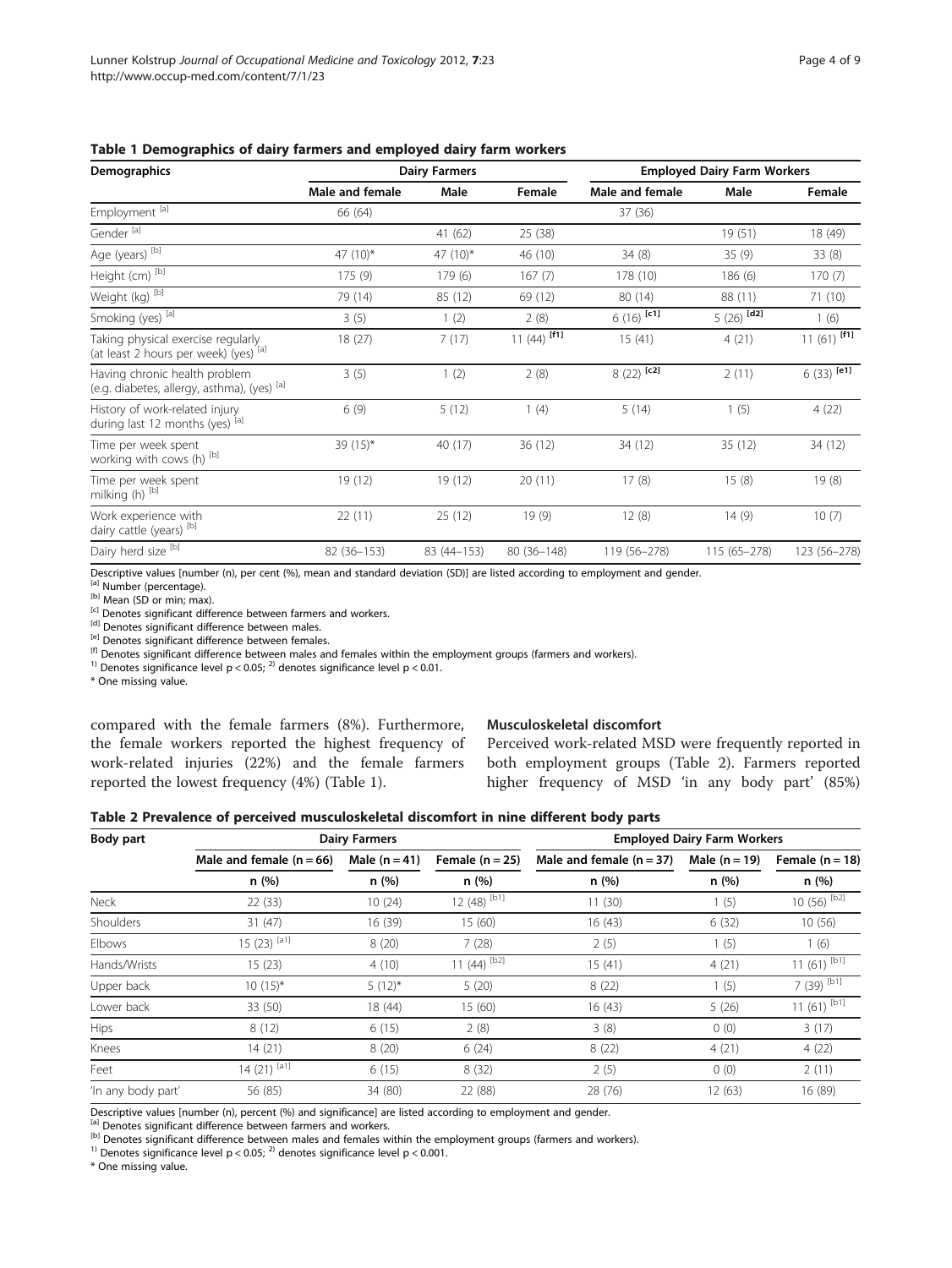| Ergonomic work factor             |         | <b>Dairy Farmers</b> |       | <b>Employed Dairy Farm Workers</b>                                                                                                |       |                         |  |
|-----------------------------------|---------|----------------------|-------|-----------------------------------------------------------------------------------------------------------------------------------|-------|-------------------------|--|
|                                   | n(%)    | n(%)                 | n (%) | Male and female $(n = 66)$ Male $(n = 41)$ Female $(n = 25)$ Male and female $(n = 37)$ Male $(n = 19)$ Female $(n = 18)$<br>n(%) | n(%)  | n(%)                    |  |
|                                   |         |                      |       |                                                                                                                                   |       |                         |  |
| Lifting heavy objects             | 11(17)  | 7(17)                | 4(16) | 10(27)                                                                                                                            | 3(16) | 7(39)                   |  |
| Awkward working<br>positions      | 5(8)    | 4(10)                | (4)   | 7(19)                                                                                                                             | 3(16) | 4(22)                   |  |
| Repetitive and<br>monotonous work | 24 (36) | 15(37)               | 9(36) | 12 (32)                                                                                                                           | 3(16) | $9(50)$ <sup>[a1]</sup> |  |

<span id="page-4-0"></span>Table 3 Perceived physical discomfort from ergonomic work factors

Descriptive values [number (n), percent (%) and significance] are listed according to employment and gender.

<sup>[a]</sup> Denotes significant difference between male and female workers.<sup>1)</sup> Denotes significance level  $p < 0.05$ .

compared to the dairy workers (76%). Additionally, the female dairy workers had more perceived discomfort in at least one body part compared to their male counterparts (89% and 63%, respectively).

In general, females reported higher frequencies of perceived work-related MSD in seven out of nine different body parts than their male counterparts (Table [2\)](#page-3-0). Female farmers and workers both reported significantly higher frequencies of MSD in the neck (48% and 56%, respectively) and in the hands/wrists (44% and 61%, respectively) than their male colleagues (24% and 5%; 10% and 21%, respectively). In addition, female workers reported significantly higher frequencies of MSD in the upper and lower back (39% and 61%, respectively) than male workers (5% and 26%, respectively).

#### Ergonomic work factors

Repetitive and monotonous work in dairy houses was the work factor most frequently reported as causing physical discomfort among farmers (36%) and workers (32%), followed by lifting heavy objects (17% and 27%, respectively) (Table 3). Specifically, the female workers reported the highest frequency of physical discomfort from all three ergonomic work factors (repetitive and monotonous work 50%, lifting heavy objects 39% and awkward working positions 22%) compared with the other groups (male and female farmers, and male workers). Furthermore, a significantly higher frequency of repetitive and monotonous work (50%) was reported by female workers compared with their male colleagues (16%).

### Physical exertion

The respondents were asked to estimate the perceived physical exertion (muscle stress) while performing machine milking on a scale from 0 to 10 according to the Borg CR-10 Scale. As Figure 1 shows, farmers and workers rated the physical exertion almost equal within the range from 2.0 (weak exertion) to 2.7 (moderate exertion). Female workers reported the highest value of physical exertion (2.7) of the four groups, although differences were not significant.

# **Discussion**

This study sought to investigate and compare selfperceived work-related MSD, ergonomic work factors and physical exertion in farmers and employed farm workers on large modern dairy farms in Sweden.

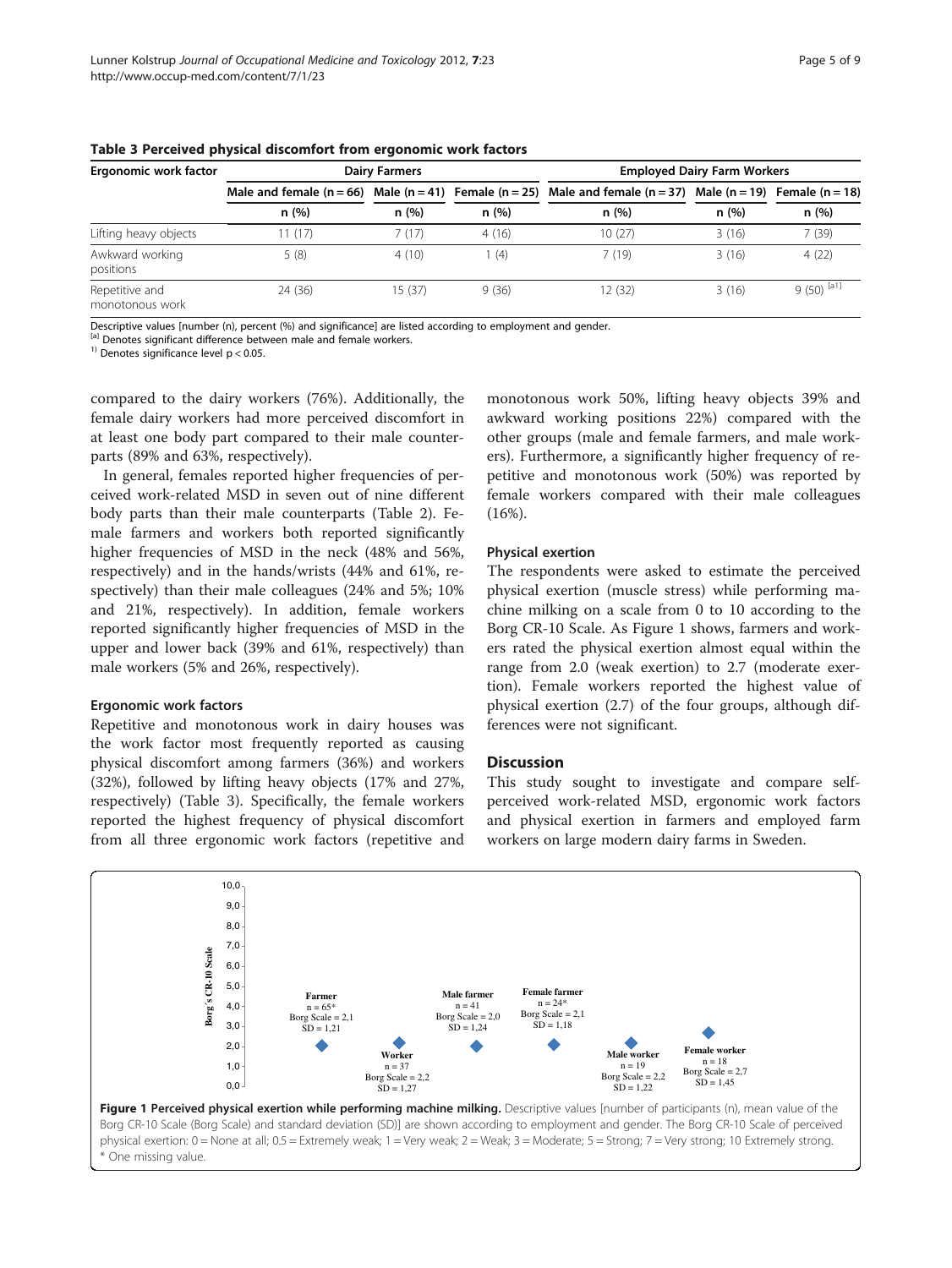In recent decades, there has been considerable technical development in dairy farming resulting in new production systems and devices e.g. milking rails in tethering systems, light-weight milking clusters and tubes, automatic cluster removers, loose-housing systems with milking parlours, adjustable floors in the parlours, machines for automatic feeding, manure scrapers and strewing of litter and even automatic milking systems [\[31,50](#page-7-0)[-56](#page-8-0)]. These technical developments on dairy farms in recent decades should mean that farmers and workers are exposed to lower levels of physical work load and, consequently, an expected decrease in the prevalence of MSD.

However, high frequencies of reported MSD still seem to be associated with dairy farming. In this study, both farmers and workers reported overall high frequencies of work-related MSD and mainly in the lower back, shoulder, neck, knees, and hand/wrists and discomfort from ergonomic work factors such as repetitive and monotonous work. Comparably high frequencies of MSD have also been found in several national and international studies on dairy farmers and workers [[4,10,11,18,19,31\]](#page-7-0).

In two previous studies among Swedish dairy farmers with a comparable average age but mainly working in old-fashioned tethered systems with less technical equipment, the prevalence of MSD assessed by the Nordic Questionnaire were about 81–83% among males and 84–90% among females [[31,](#page-7-0)[57\]](#page-8-0). Further, MSD were mainly located to the lower back (56–57%), shoulders (32–54%) and knees (40–41%) and with some prevalence in neck (23% and 36%), hand/wrists (20%–32%) and hips (18%–35%) [\[31](#page-7-0)[,57](#page-8-0)]. The overall prevalence of MSD in the present study among farmers working in loose housing systems with milking parlors, was at a comparable level (80% among male farmers and 88% among female farmers), but lower among the workers (76%) and especially among the males (63%). The results of this study compared to results from the previous studies among Swedish farmers revealed that the prevalence of MSD is almost at the same level, but have decreased in the knees and increased in the shoulders and hands/wrist. A possible explanation could be the change to milking systems with different work tasks (more specialised and monotonous work tasks), work loads (increased number of cows to be milked) and work postures (upright work posture in parlor milking systems). In old-fashioned dairy houses where the cows were kept tethered in stalls, milking was performed in physically demanding postures that involved bending and twisting and often involved carrying heavy milking equipment. Several studies have found that the work load and MSD among farmers and workers in loose-housing systems, where milking is performed in an upright standing position and with stationary milking equipment, are concentrated to the upper extremities [[4](#page-7-0),[19](#page-7-0),[30,31,36,37](#page-7-0)]. This indicates that with changed milking systems, work loads and working postures, MSD seem to remain at the same level, but might have shifted from the lower extremities to the upper extremities.

An explanation for the overall high reported prevalence of MSD and discomfort from ergonomic work factors could be that work on large modern farms involves more specialised and monotonous daily work tasks than work on farms with a smaller number of dairy cows [[20,21,32,37\]](#page-7-0). In addition, the farmers and workers might have to increase their work tempo, for example in order to keep pace with the capacity of the milking system or to complete an increased amount of work [[58](#page-8-0)]. The workers in general reported less MSD than the farmers. One explanation could be that the workers, because of their younger age and fewer years in the occupation, had been exposed to MSD related risk factors in the environment to a lesser extent than the farmers. Another possible explanation could be the healthy worker effect [\[59](#page-8-0)], i.e. that workers experiencing severe ache, pain or injury had changed occupation due to health issues, while healthy farmers stayed in the occupation. A further explanation could be that the younger generation of workers might not accept aches and pains in their musculoskeletal system to the same extent as farmers, and leave the occupation.

It has been shown that extreme work postures, repetitive and monotonous work and heavy lifting in dairy farming constitute risks for MSD, especially in the hands/wrists [\[20,22,36,37](#page-7-0)].

The results also revealed that more females, especially female workers, than males reported symptoms of MSD. The female farmers and workers surveyed here had significantly higher frequencies of MSD in the hands/wrists and the female workers in particular reported significantly more discomfort from repetitive and monotonous work. Previous studies have shown that female industrial and farm workers doing repetitive work and lifting heavy objects report more problems in the musculoskeletal system, especially in the upper extremities, than their male colleagues [[32](#page-7-0)[,60](#page-8-0)-[63\]](#page-8-0). In some studies, this has been attributed mainly to uneven division of responsibility and work tasks between males and females [[62,64,65\]](#page-8-0). However, irrespective of their gender, the farmers and workers surveyed in this study performed almost the same work tasks and worked or milked almost the same number of hours per week. One possible explanation for females reporting higher frequencies of MSD than males is that agricultural equipment and machines are often designed to match the physical requirements and capacities of men [\[22\]](#page-7-0).

Women's work capacity is lower on average than that of men regarding, for example, muscular strength and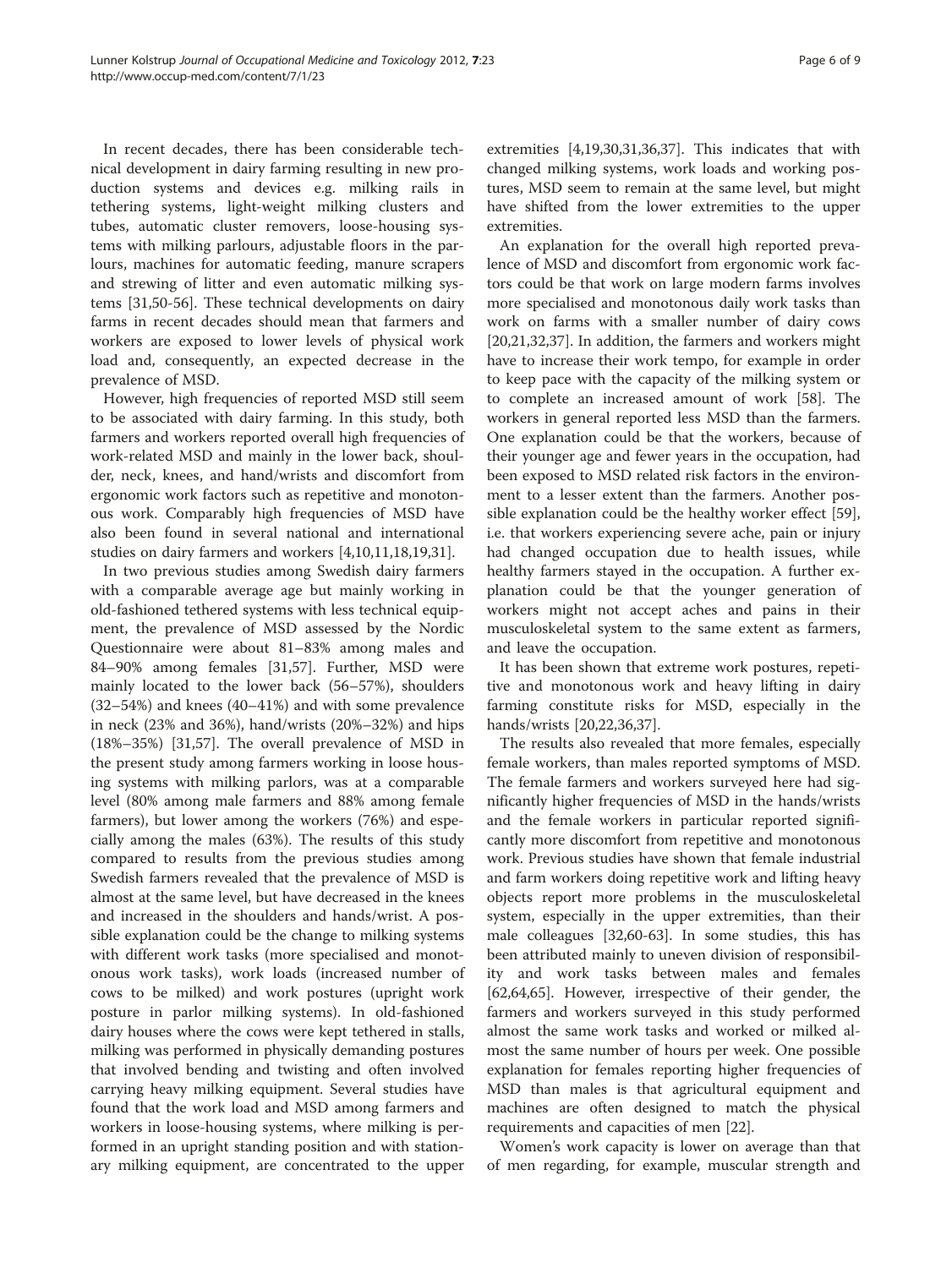<span id="page-6-0"></span>aerobic capacity [\[24](#page-7-0)[,66\]](#page-8-0). The work loads for females engaged in certain types of heavy agricultural work are often disproportionate to their physical capacity, as observed on our visits to large dairy farms in Sweden. Additional factors not related to work may also be involved in the prevalence of MSD, such as domestic work and biological and cultural differences. For example, it is more acceptable among females than males to admit to feeling aches and pains [\[67\]](#page-8-0).

The respondents were asked to rate their physical exertion while performing milking and they reported that the task involved weak to moderate physical exertion. This implies that other work tasks such as manual scraping of manure, handling of feed, strewing of litter (sawdust or straw) and cleaning of the milking parlour and equipment contribute to the high prevalence of perceived MSD reported by the respondents [[4\]](#page-7-0).The high prevalence of MSD and reported discomfort from ergonomic work factors found in this study indicates that measures need to be taken in order to reduce the physical work load in dairy farming. This is of particular importance with the increasing herd size on dairy farms and the presumed prolonged time spent on work tasks in dairy houses by farmers and workers. It is advisable to reduce the duration of exposure to heavy work loads and to reorganise the work on these large modern farms, because not all the physically demanding work tasks can be minimised with technical solutions. It is also important to teach those involved to practise correct working postures and techniques in order to avoid MSD. The development of better working routines, such as alternating work tasks, limiting the time spent on working with the same task and resting time in between tasks would also be beneficial in preventing MSD among dairy farmers and workers.

## Methodology

The study design was cross-sectional with a retrospective aspect, which must be recognised when the results are interpreted. Furthermore, the study was based on a small selection of farmers and workers, which is a limitation, and therefore it is possible to draw only broad conclusions. In almost all Swedish mail surveys, the response rate has decreased during recent years and a low response rate also limited the representativeness of the study. However, several of the results found in this study have been confirmed in previous studies comprising a considerably larger number of respondents.

The methods used in this study have been tested for reliability and validity, and discussed in Kuorinka et al. [[46\]](#page-7-0) regarding MSD (the Nordic Standardised Questionnaire), in Lundqvist [\[47\]](#page-7-0) regarding the ergonomic work factors, and in Borg [[48\]](#page-7-0) regarding the physical exertion (Borg CR-10 Scale). The main reason for using a previously validated questionnaire and rating scale was to allow comparisons to be made with different studies.

The perceived symptoms of MSD, physical discomfort from ergonomic work factors and physical exertion were measured by self-reporting and a self-administered questionnaire and rating scale. The participants ache, pain and discomfort were not medically diagnosed which might have biased the results with over- or underestimation as a consequence, and this needs to be considered in the interpretation of the results in this study [\[68,69](#page-8-0)]. However, the study focused on the respondents' own perceptions of their work environment factors, aches, pains and discomforts, and this subjective perception must be considered if a correct picture of how work influences respondent health is to be obtained [[70\]](#page-8-0). A preferred research design would be to use a triangulation of methods such as medical examination in combination with the participants' perception such as questionnaires, rating scales and interviews in order to assess MSD.

# Conclusion

The results showed that high prevalence of MSD and perceived discomfort from ergonomic work factors are still not uncommon among farmers and employed workers on Swedish dairy farms. MSD were mainly reported to be located in the lower back, shoulders, neck, hand/ wrists and knees and female dairy farm workers reported the highest frequencies of MSD.

#### Competing interests

The author declares that she has no competing interests.

#### Author's contribution

The author planned the study, carried out the data collection and analyses, and wrote the manuscript.

#### Acknowledgements

The author thanks the dairy farmers and workers surveyed for their willingness to participate in our study. Professor Peter Lundqvist and Associate Professor Jan Hultgren at the Swedish University of Agricultural Sciences contributed valuable expertise. The author also acknowledges the assistance of local livestock organisations and thanks The Swedish Farmers' Foundation for Agricultural Research, which provided financial support for this project.

#### Author details

Department of Work Science, Business Economics and Environmental Psychology, Swedish University of Agricultural Sciences, P.O. Box 88, SE-230 53, Alnarp, Sweden.

Received: 13 July 2012 Accepted: 6 November 2012 Published: 15 November 2012

#### References

- 1. Kolstrup CL, Hultgren J: Perceived physical and psychosocial exposure and health symptoms of dairy farm staff and possible associations with dairy cow health. J Agric Saf Health 2011, 17(2):111-125.
- 2. Fathallah FA: Musculoskeletal disorders in labor-intensive agriculture. Appl Ergon 2010, 41:738–743.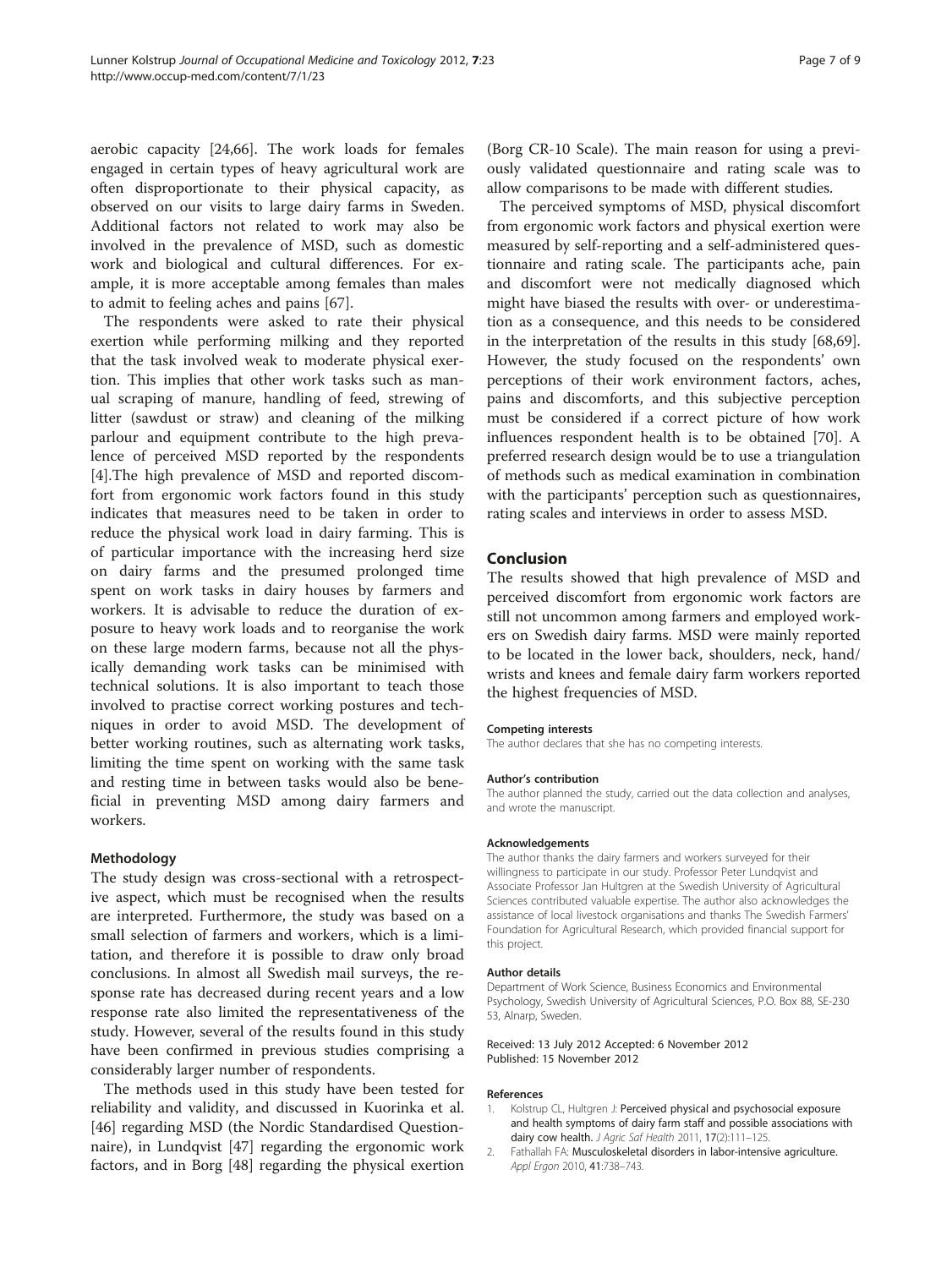- <span id="page-7-0"></span>3. Kirkhorn SR, Earle-Richardson G, Banks RJ: Ergonomic risks and musculoskeletal disorders in production agriculture: recommendations for effective research to practice. J Agromed 2010, 15:281–299.
- Kolstrup C, Stål M, Pinzke S, Lundqvist P: Ache, pain, and discomfort: the reward for working with many cows and sows? J Agromed 2006, 11(2):45–55.
- 5. Rautiainen RH, Reynolds SJ: Mortality and Morbidity in Agriculture in the United States. J Agr Saf Health 2002, 8(3):259–276.
- 6. Lundqvist P: Occupational health and safety of workers in agriculture and horticulture. J Env Occ Health Pol New Solutions 2000, 10(4):351–365.
- Gustafsson B: The health and safety of workers in a confined animal system. Livest Prod Sci 1997, 49(2):191–202.
- 8. Murphy D: Safety and health for production agriculture. Michigan, USA: American Society of Agricultural Engineers; 1992.
- 9. Dosman J, Cockcroft D: Principles of health and safety in agriculture. Florida: USA, CRC Press; 1989.
- 10. Osborne A, Blake C, McNaramra J, Meredith D, Phelan J, Cunningham C: Musculoskeletal disorders among Irish farmers. Occ Med 2010, doi[:10.1093/occmed/kqq146\]](http://dx.doi.org/10.1093/occmed/kqq146).
- 11. Douphrate DI, Nonnenman M, Rosecrance J: Ergonomics in industrialized dairy operations. J Agromed 2009, 14(4):406–412.
- 12. Davis KG, Kotowski SE: Understanding the ergonomic risk for musculoskeletal disorders in the United States agricultural sector. Am J Ind Med 2007, 50(7):501–511.
- 13. Gomez MI, Hwang S, Stark AD, May JJ, Hallman EM, Pantea CI: An analysis of self-reported joint pain among New York farmers. J Agric Saf Health 2003, 9(2):143–157.
- 14. Holmberg S, Stiernström E-L, Thelin A, Svärdsudd K: Musculoskeletal symptoms among farmers and non-farmers: a population-based study. Int J Occ Env Health 2002, 8(4):339–345.
- 15. Walker-Bone K, Palmer K: Musculoskeletal disorders in farmers and farm workers. Occ Med 2002, 52(8):441–450.
- 16. Swedish Work Environment Authority: Work-Related Disorders 2010 (In Swedish). Stockholm: Arbetsmiljöverket; 2010.
- 17. European Agency for Safety and Health at Work: Prevention of work-related MSDs in practice: Lighten the load; 2007 [online]. Available from: [http://osha.](http://osha.europa.eu/en/publications/magazine/10) [europa.eu/en/publications/magazine/10.](http://osha.europa.eu/en/publications/magazine/10)
- 18. Innes E, Walsh C: Musculoskeletal disorders in Australian dairy farming. Work J Prev Assess Rehab 2010, 36:141-155.
- 19. Nonnenmann MW, Anton D, Gerr F, Merlino L, Donham K: Musculoskeletal symptoms of the neck and upper extremities among Iowa dairy farmers. Am J Ind Med 2008, 51(6):443–451.
- 20. Pinzke S, Stål M, Hansson GA: Physical workload on upper extremities in various operations during machine milking. Ann Agric Env Med: AAEM 2001, 8(1):63–70.
- 21. Stål M, Hansson GA, Moritz U: Upper extremity muscular load during machine milking. Int J Ind Ergon 2000, 26(1):9-17
- 22. Stål M, Hansson GA, Moritz U: Wrist positions and movements as possible risk factors during machine milking. Appl Ergon 1999, 30 (6):527–533.
- 23. Lundqvist P, Stål M, Pinzke S: Ergonomics of cow milking in Sweden. J Agromed 1997, 4:169–176.
- 24. Ahonen EJ, Venäläinen M, Könönen U, Klen T: The physical strain of dairy farming. Ergon 1990, 33(12):1549–1555.
- 25. Arborelius UP, Ekholm J, Nisell R, Németh G, Svensson O: Shoulder load during machine milking An electromyographic and biomechanical study. Ergon 1986, 29(12):1591–1607.
- 26. Bentley T, Tappin D, Moore D, Leggs S, Ashby L, Parker R: Investigating slips, trips and falls in the New Zealand dairy farming sector. Ergon 2005, 48(8):1008–1019.
- 27. Lundqvist P: Working postures in some Swedish dairy barns, Working environment in farm buildings. Results of studies in livestock buildings and greenhouses PhD thesis. Lund, Sweden: Swedish University of Agricultural Sciences, Department of Farm Buildings; 1988.
- 28. Nevala-Puranen N, Taattola K, Venalainen JM: Rail system decreases physical strain in milking. Int J Ind Ergon 1993, 12(4):311–316.
- 29. Nevala-Puranen N, Kallionpaa M, Ojanen K: Physical load and strain in parlour milking. Int J Ind Ergon 1996, 18(4):277–282.
- 30. Hartman E, Vrielink H, Huirne RBM, Metz JHM: Risk factors for sick leave due to musculoskeletal disorders among self- employed Dutch farmers: A case–control study. Am J Ind Med 2006, 49(3):204–214.
- 31. Pinzke S: Changes in working conditions and health among dairy farmers in Southern Sweden. A 14-year follow-up. Ann Agric Env Med: AAEM 2003, 10:185–195.
- 32. Stål MU, Moritz Gustafsson B, Johnsson B: Milking is a high-risk job for young females. Scand J Rehab Med 1996, 28(2):95–104.
- 33. Lower T, Fuller B, Tonge F: Factors associated with back trouble in dairy farmers. J Agr Saf Health 1996, 2(1):17–25.
- 34. Hildebrandt V: Musculoskeletal symptoms and workload in 12 branches of Dutch agriculture. Ergon 1995, 38(12):2576–2587.
- 35. Manninen P, Riihimaki H, Heliovaara M: Incidence and risk factors of lowback pain in middle-aged farmers. Occ Med 1995, 45(3):141–146.
- 36. Jakob M, Liebers F, Behrendt S: The effects of working height and manipulated weights on subjective strain, body posture and muscular activity of milking parlor operatives – Laboratory study. App Ergon 2011, 43(4):753–761.
- 37. Douphrate DI, Fethke NB, Nonnenmann MW, Rosecrance JC, Reynolds SJ: Full shift arm inclinometry among dairy parlor workers: A feasibility study in a challenging work environment. App Ergon 2011, 43(3):604–613.
- 38. Perkiö-Mäkelä M, Hentila H: Physical work strain of dairy farming in loose housing barns. Int J Ind Ergon 2005, 35(1):57-65.
- 39. Ariëns GA, van Mechelen W, Bongers PM, Bouter LM, van der Wal G: Psychosocial risk factors for neck pain: a systematic review. Am J Ind Med 2001, 39:180–193.
- 40. Bongers PM, de Winter CR, Kompier MA, Hildebrandt VH: Psychosocial factors at work and musculoskeletal disease. Scand J Work Environ Health 1993, 19:297–312.
- 41. Bongers PM, Kremer AM, ter Laak J: Are psychosocial factors, risk factors for symptoms and signs of the shoulder, elbow, or hand/wrist?: a review of the epidemiological literature. Am J Ind Med 2002, 41:315–342.
- 42. Hoogendoorn WE, van Poppel MN, Bongers PM, Koes BW, Bouter LM: Systematic review of psychosocial factors at work and private life as risk factors for back pain. Spine 2000, 25:2114–2125.
- 43. Andersen JH, Kaergaard A, Frost P, Thomsen JF, Bonde JP, Fallentin N, Borg V, Mikkelsen S: Physical, psychosocial, and individual risk factors for neck/ shoulder pain with pressure tenderness in the muscles among workers performing monotonous, repetitive work. Spine 2002, 27:660-667.
- 44. Bernard BP (Ed): Musculoskeletal Disorders and Workplace Factors: A Critical Review of Epidemiologic Evidence for Work-Related Musculoskeletal Disorders of the Neck, Upper Extremity, and Low Back. Cincinnati, Ohio: US Department of Health and Human Services; Public Health Service, Centers for Disease Control and Prevention, National Institute for Occupational Safety and Health (NIOSH); 1997.
- 45. Kolstrup C, Lundqvist P, Pinzke S: Psychosocial work environment among employed Swedish dairy and pig farmworkers. J Agromed 2008, 13(1):23–36.
- 46. Kuorinka I, Jonsson B, Kilbom A, Vinterberg H, Biering-Sorensen F, Andersson G, Jorgensen K: Standardised Nordic questionnaires for the analysis of musculoskeletal symptoms. App Ergon 1987, 18(3):233–237.
- 47. Lundqvist P: PhD thesis. Psychosocial factors in the working environment of young Swedish farmers with milk production, Working environment in farm buildings, Results of studies in livestock buildings and greenhouses. Lund, Sweden: Swedish University of Agricultural Sciences, Department of Farm Buildings; 1988.
- 48. Borg G: Psychophysical scaling with applications in physical work and perception of exertion. Scand J of Work Env Health 1990, 16(1):55-58.
- 49. IBM SPSS Statistics for Windows, Version 20.0. Armonk, NY: IBM Corp; 2012.
- 50. Kolstrup C: Work environment and health among Swedish livestock workers. Alnarp, Sweden: PhD thesis. Swedish University of Agricultural Sciences, Department of Work Science, Business Economics, and Environmental Psychology; 2008.
- 51. Hedlund S: Arbetsåtgång i mjölkproduktion beroende på besättningstorlek samt mekaniseringsgrad, [Working time in dairy production depending on herd size and level of mechanization]. Master thesis. (In Swedish with and English summary). Alnarp, Sweden: Swedish University of Agricultural Sciences, Department of Rural Buildings and Animal Husbandry; 2008.
- 52. Sällvik K, Dolby CM: Kostallplan 2007 Planeringråd för mjölkkor i lösdrift, [Advice for planning of loose-housing barns for dairy cows]. (In Swedish). Alnarp, Sweden: Swedish University of Agricultural Sciences Department of Rural Buildings and Animal Husbandry; 2008 [online]. Available from: [http://www.jbt.slu.se/KOSTALLPLAN/.](http://www.jbt.slu.se/KOSTALLPLAN/)